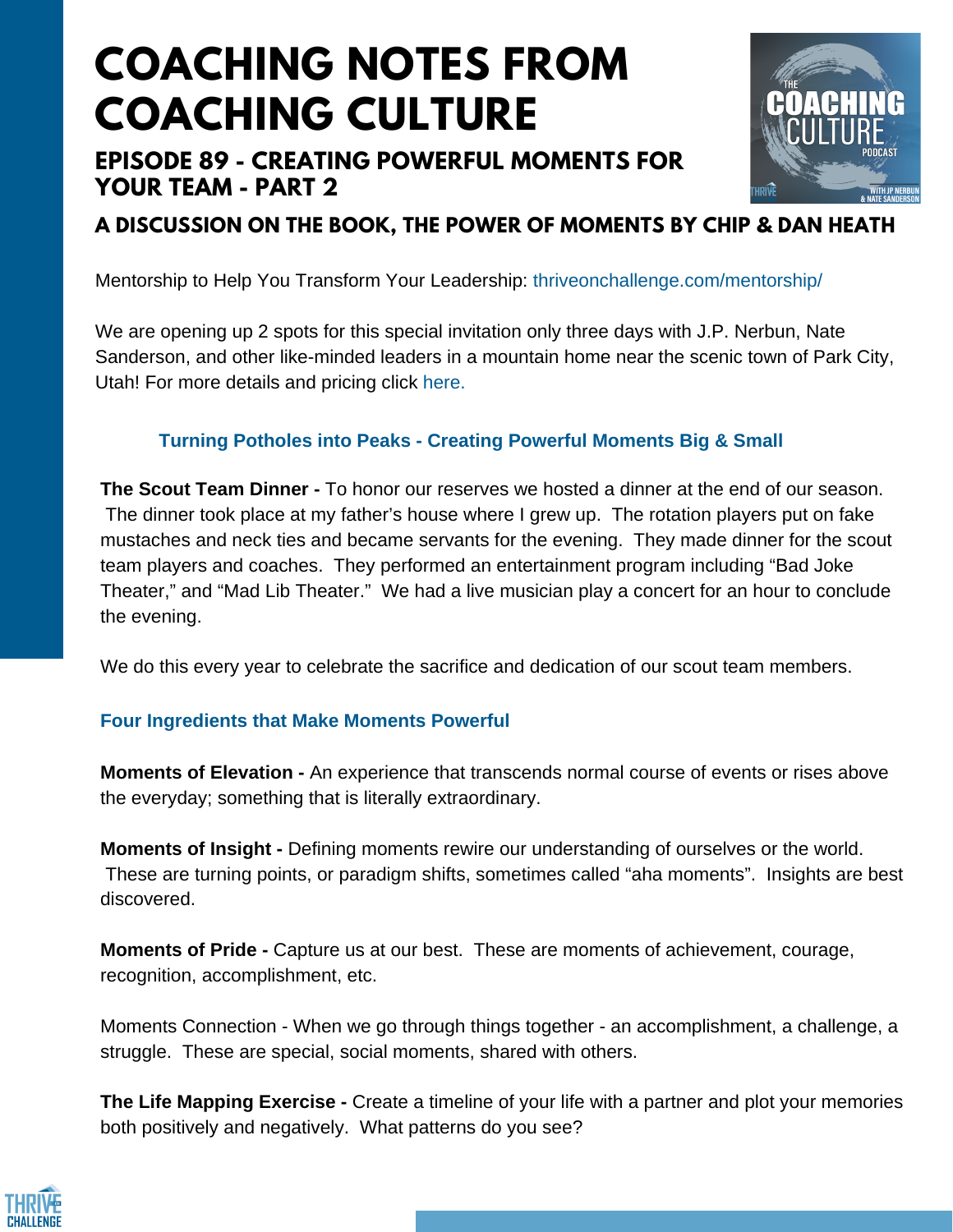## **COACHING NOTES FROM COACHING CULTURE**

### **EPISODE 89 - CREATING POWERFUL MOMENTS FOR YOUR TEAM - PART 2**



## **A DISCUSSION ON THE BOOK, THE POWER OF MOMENTS BY CHIP & DAN HEATH**

#### **Creating Powerful Moments During the Season**

**JP Takes a Road Trip -** After losing on consecutive days in a double-elimination tournament, JP's team was stuck on a road trip with no games to play. He challenged his players to embrace the opportunity to get better by putting them through a grueling workout on the beach that ultimately brought them together as a team and set the tone for the rest of their season.

As the Heath brothers note, *"People will choose to struggle - not avoid it or resist it - if the right conditions are present. The conditions are: The work means something to them; they have some autonomy in carrying it out; and it's their choice to participate or not"* (pg. 214).

**The Character Dinner -** This is a great activity to do with your team. Each player receives a role or character to play during your team dinner. We encourage our players to really ham it up and have fun with their descriptions. At the end of the dinner we give them a list of the character traits and players try to match them to each person.

Examples of character descriptions can be found [HERE.](https://docs.google.com/document/d/1iBj0nkmnkGzXzZ7plXG47mTbqdV4ghHWEpIuS7SxMpk/edit)

### **Allowing Powerful Moments to Emerge**

Be mindful of smaller moments that happen organically during a season. These could manifest in a number of ways:

- Putting phones away on the bus
- Give you players space and time to hangout and plan something on their own (such as a team sledding party)
- Take away the TVs on the road

Search for ways to capture moments as they happen.